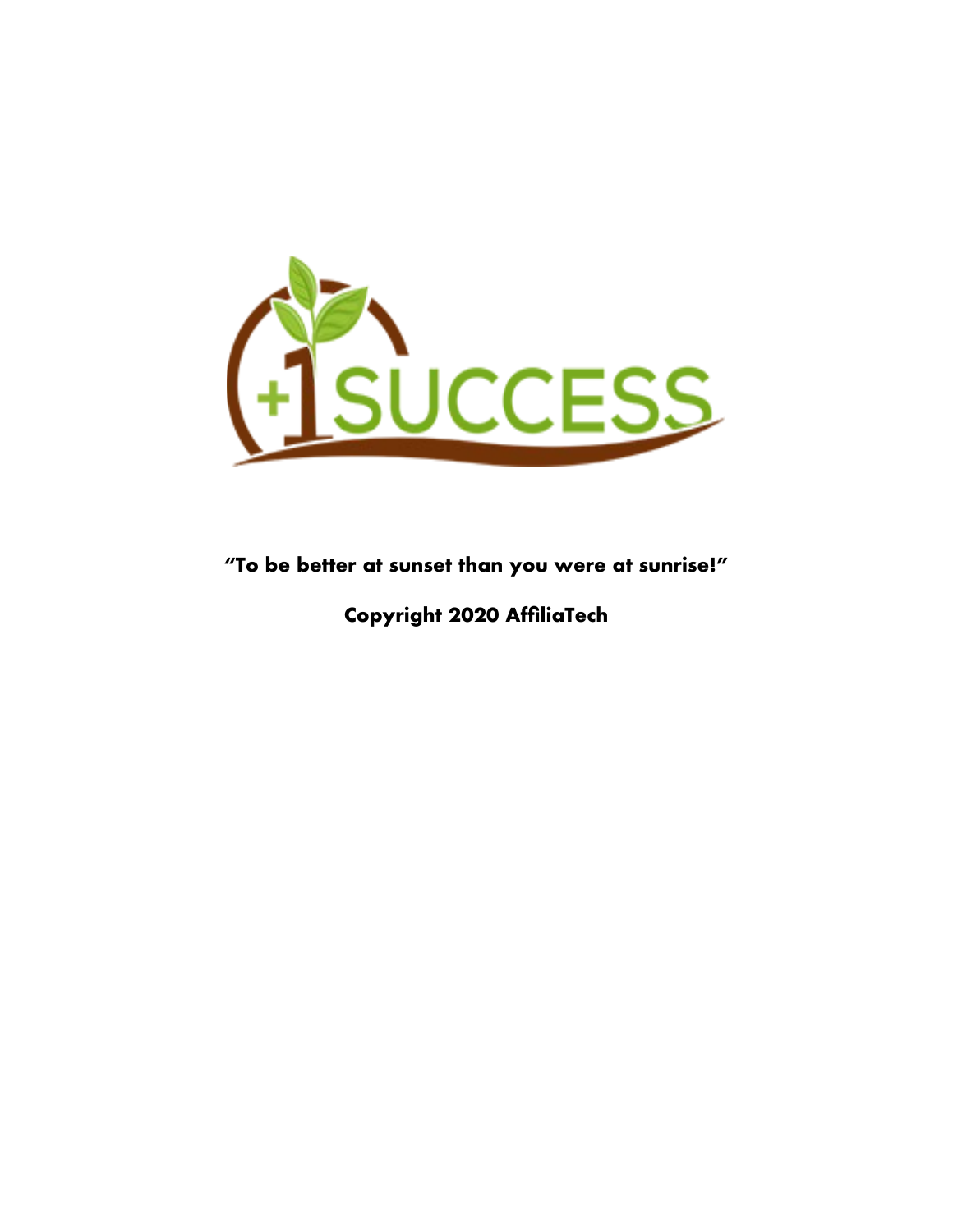**The Japanese have a word that has no equal in the English language...**

**"Kaizen"**

**When translated, it means to improve daily.** 

**Step by step, inch by inch, milestone by milestone....**

**Easy to say, harder to actually put into practice.**

**[+1 Success](https://plus1success.com/hodgeinoz) is the study of the art of 'kaizen' but putting it into practical and achievable goals that you can reach every single day.**

**Want to make a million dollars with your online business?**

**Let's start on make a dollar a day and compounding it over time!**

**Want to learn a new skill or trade?**

**Push yourself every day to learn just a little bit more than you did in the previous 24 hours...**

**Want to lose 100 lbs of weight?**

**Spend an extra 1 minute on the treadmill.**

**You see, you have big goals and big dreams...The trouble is we bite off more than we can chew when we start working towards something.**

**Big goals are awesome! We encourage them....**

**However you are more likely to continue pushing forward when you start seeing small victories along the way...**

**This is +1!**

**+1 in everything you do.....**

**Over the next 30 days we're going to go on a journey together. Let's be honest though, every single day you will need to push yourself to build the habits we are about to go over in your daily routines....**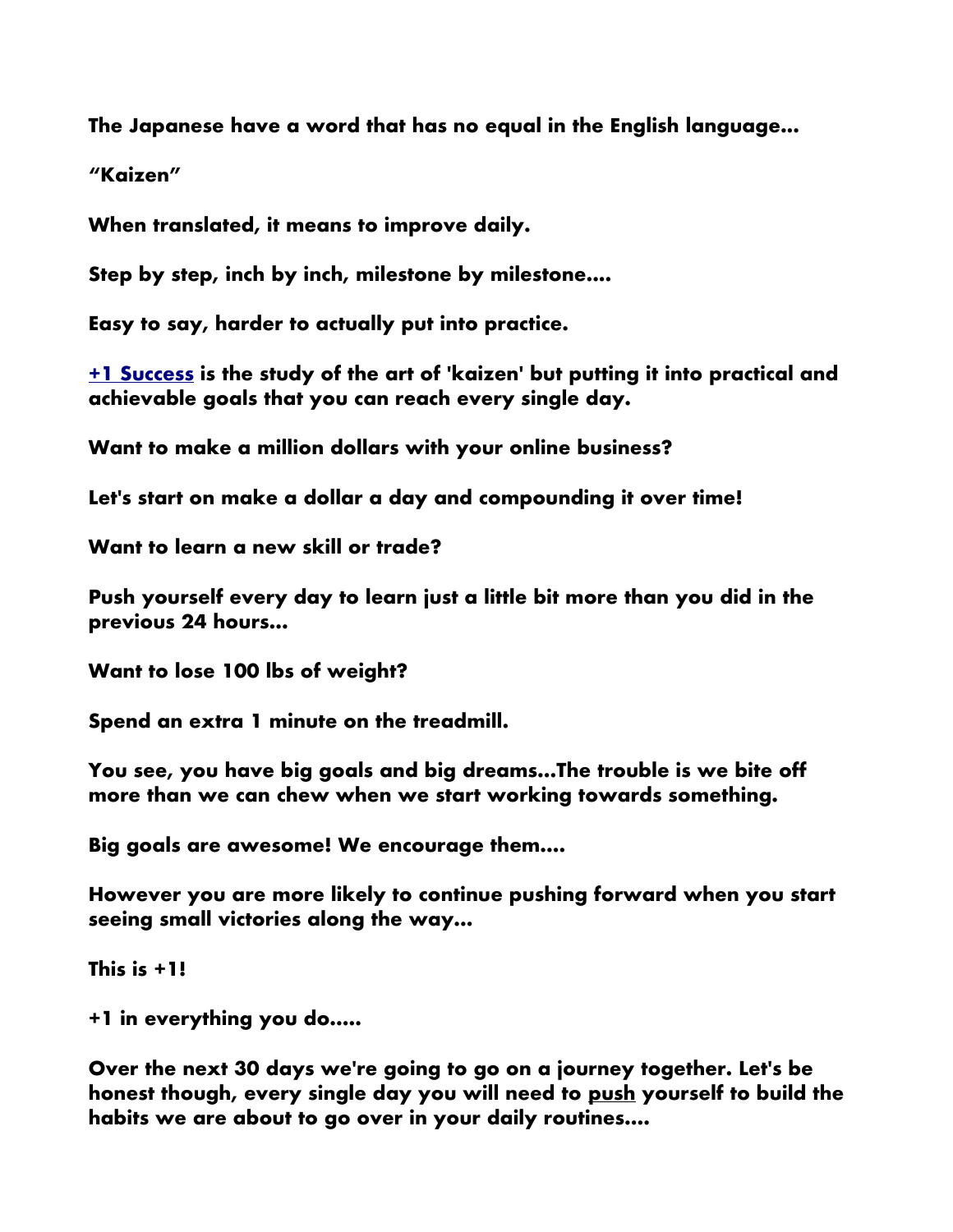**But when you do....**

**Something magical happens!**

**You start stacking up the small victories.**

**And this snowballs your results and you will be able to achieve anything you put your mind to.**

**But rest assured....!**

**These habits, these techniques...Are useless if you don't put in the work.**

**The culture and community behind +1 is that of action taking! It's the most critical part of anything you will ever learn...Ever!**

**Without action, none of this matters!**

**So let's get our mindset ready before we dive in...**

- **1. Action taking is king! When you go through each day in the [+1 Success](https://plus1success.com/hodgeinoz) training, you MUST put the axe to the grindstone and do the work. Believe us, your future self will thank you!**
- **2. If you are trying to build a business online, stop thinking of the end goals. It's fne to have them written down and we encourage that...But work in the present. Worry about the next 1440 minutes only and what you will focus on during those precious moments!**
- **3. Spoiler alert: We will be journaling throughout this training. So go to your local Wal Mart or Staples and purchase a journal! This is so important for getting your mind prepared for the journey ahead.**

**Now let's go over how this all works...**

**Remember, people give up on their dreams and businesses because they aren't seeing 'the big results' right away.**

**+1 erases this mind set!**

**We are working on the present and the real wealth in any entrepreneurial journey is the journey itself...**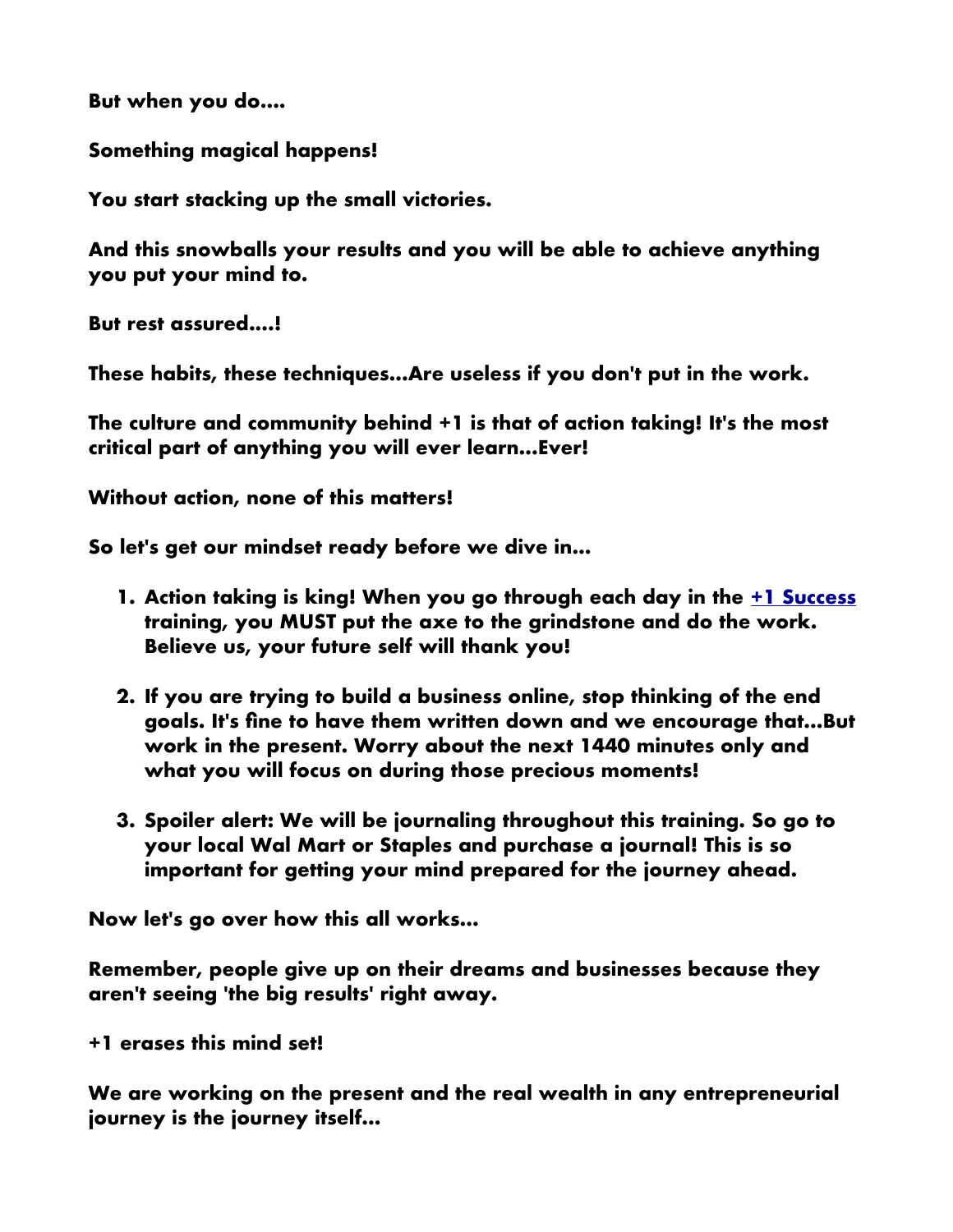**Think about this... If you build in 1 new habit a day, for a week...**

**You've +1'd 7 times!**

**If you build 1 new habit per day in a month...**

**That's 30!**

**How about +1 every day for a year....**

**Imagine what you can achieve when you have a track record of 365 live changing habits that you've added to your 'journey'.**

**That is life changing. That is game changing!**

**But you'll notice...**

**None of these 'habits' we go over in +1 require a Phd in rocket science. They don't require any out of pocket expense. All that is required is that...You actually DO THE WORK!**

*Consistent Improvement + Time = Real Results*

**We will be consistently getting better....Everyday!**

**You just need to patience to see it through :)**

**So that's the game plan...The formula is above!** 

**Write that down in your journal now so you can remember it...And write this down too!**

*I will become better at sunset than I was at sunrise for the next 30 days! I commit to doing the work, and embracing the +1 mindset!*

**All set?**

**Let's get to work.....**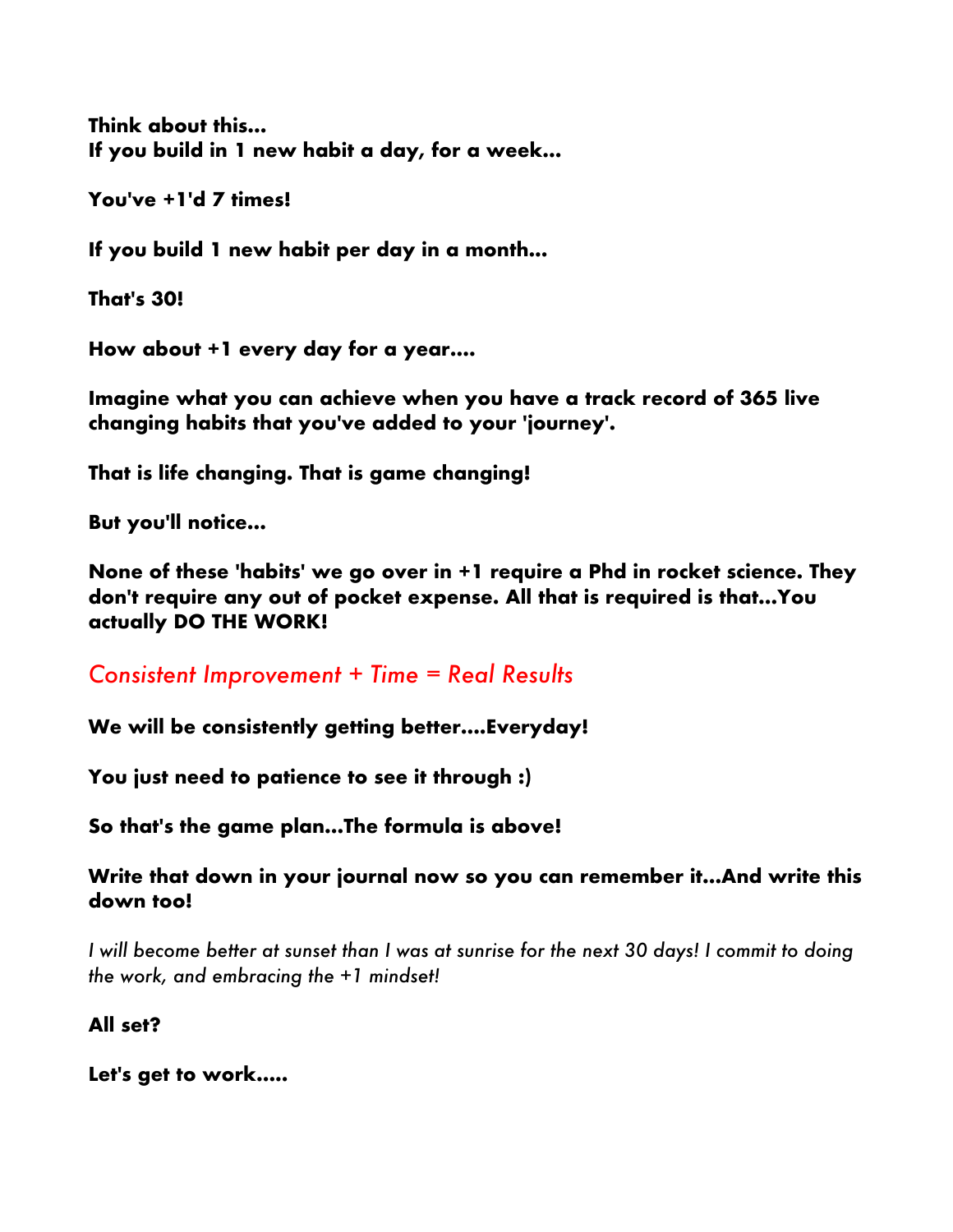**1. Raise Someone Up, Every Day!**

**You know what is the most pleasing sound to someone's ears?**

# **Recognition!**

**Every day that you are online, do your best to make someone in your circle feel appreciated! Do this every day over the next 30 days. Not only will it feel good, but you will empower that person to keep pushing and keep growing!**

*Action Step: Let someone in your circle know, they are appreciated!*

# **2. Make A Mistake**

**You know what is the scariest thing to new entrepreneurs?**

# **Making a mistake!**

**Funny thing is, real any great business book and you'll see a recurring theme...Most successful entrepreneurs have failed miserably! They have struck out more times than they can count. But eventually...They connected and knocked it out of the park!**

**Get out there and mess up! Seriously. Throw things against the wall and if it fails. Good. You've learned how not to do something :)**

# **Experience truly is the greatest teacher.**

*Action step: Do something today that you might fail at! It's o.k.! Embrace it and learn from it! Don't wait for permission, try something and take a swing!*

# **3. Take A Big Risk**

**Following yesterday's habit, the truth is you won't fail until you take some risks! Now this doesn't mean you should be taking un-calculated risks, what it means is that you have to actually DO SOMETHING.**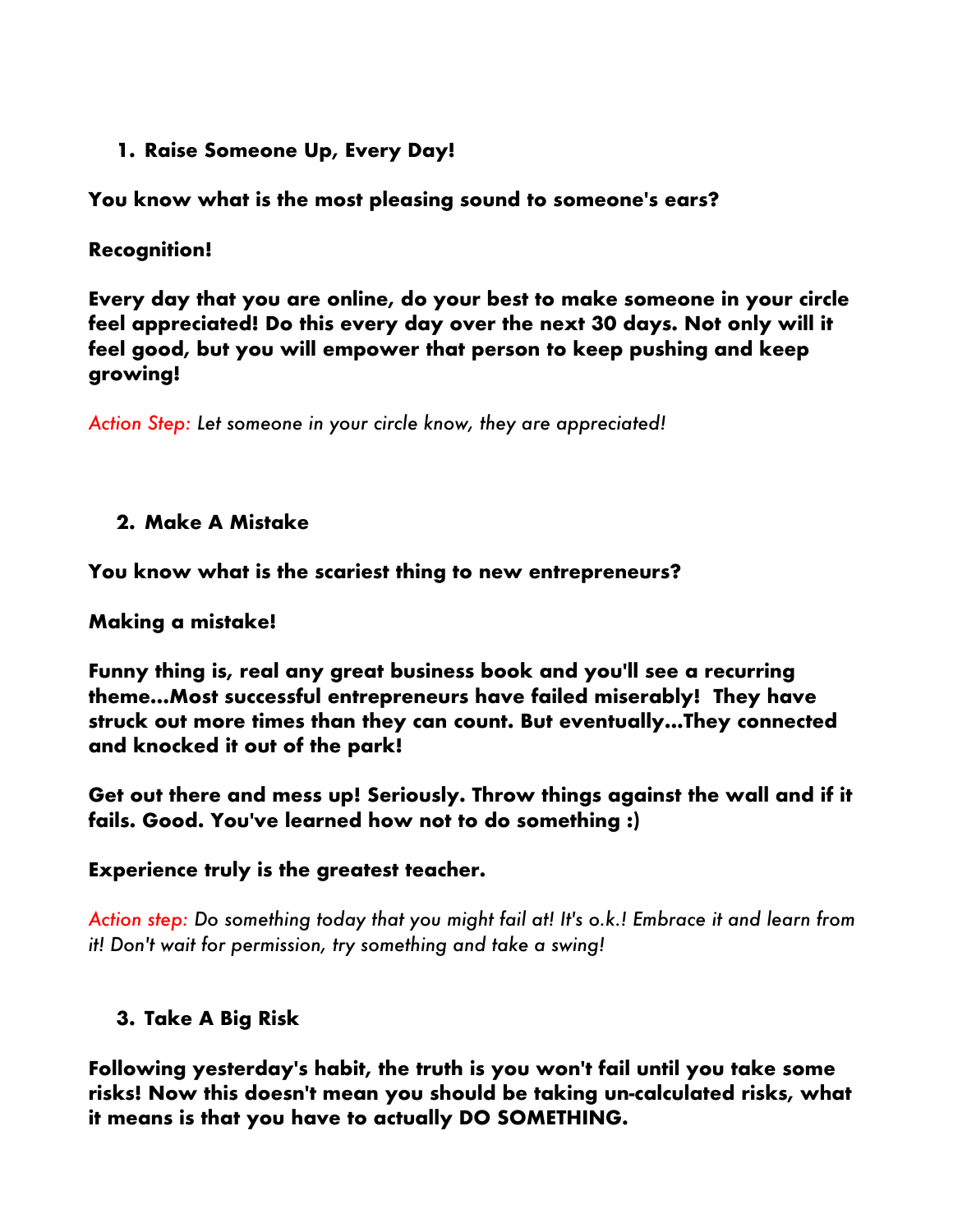**Entrepreneurship is a contact sport, but sadly most sit on the sidelines and watch.** 

**I remember I took a massive leap back in the early 2000's. I was working at a pizza joint and fnally said, enough is enough....I invested all my spare money and time into building my online business.**

**I quit my 'job' and started relying 100% on my online income.**

**Was is scary? You bet it was! Did I fail a few times before I 'got it'? Absolutely! But for 20 years now, I haven't looked back and continue to work from the comfort of my own home.**

*Action Step: Big risks vary from person to person. Someone upgrading in [ClickTrackProft](https://clicktrackprofit.com/hodgetts) could be a big risk for some. For others it could be creating their frst video blog post. No matter what your risk tolerance is, we guarantee you...When you take that frst step...Your life changes forever. Get off the sidelines, and into the game today!*

# **4. Try Something New**

**The same old, same old doesn't work anymore! You'll read blog post after blog post with some expert having the 'guaranteed formula for success'...Here's the truth...**

**What worked yesterday may not work today.**

**So the best game plan is to stick out from the crowd and do something a little bit different than most. Please, don't follow the herd!**

**There is a reason why there are only a small number of marketers and online entrepreneurs that achieve success...It's because they stepped out of the mold and tried something new!**

*Action Step: Have you been using standard affliate pages for your online advertising and promotion? Try something new! Create a lead capture page within [ClickTrackProft.](https://clicktrackprofit.com/hodgetts) Add a video to it to spice it up even more. Don't do what everyone else is doing!*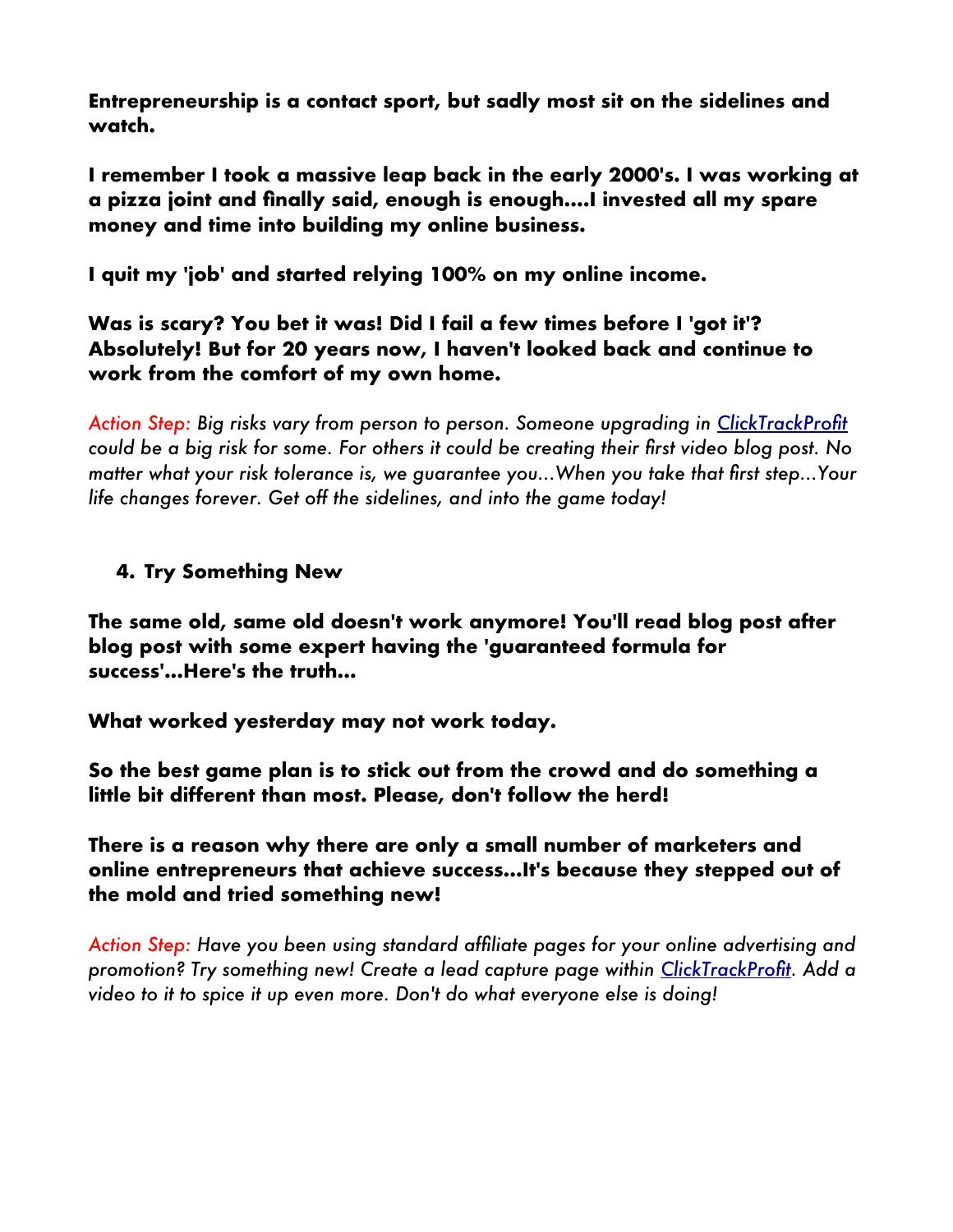#### **5. Connect With Someone New**

**In the day and age of social media there is no excuse to be talking to the same 4 people day in and day out!**

**Get out there and meet new people!**

**Use everything from Facebook to Twitter, HIVE to CTPtalk, Pinterest to Instagram...Just get out there and say HI to someone!**

**You never know who that next connection may be or what kind of relationship can form.**

*Action Step: Dozens of new members join [ClickTrackProft](https://clicktrackprofit.com/hodgetts) every single day. How many of them have you engaged with?*

#### **6. Start Something**

**One of the greatest hurdles online entrepreneurs need to get over is...Perfection!**

**There's an old marketing adage online that says it like this...**

**"Ready, Fire, Aim!"**

**Stop waiting for perfection and for permission. You will be blown away at how the universe starts to align itself when you stop waiting, and start doing!**

**Start your blog! Start your website! Start your online business! Start your content marketing strategy! Just START!**

**We wait far too long for the 'perfect opportunity'....When in fact the perfect opportunity is...YOU!**

**Nothing can stop you but yourself, so get out there and start something today!**

*Action Step: There is no perfect time to start a project. Roll up your sleeves and take action today. In fact, live by Nike's motto – Just do it!*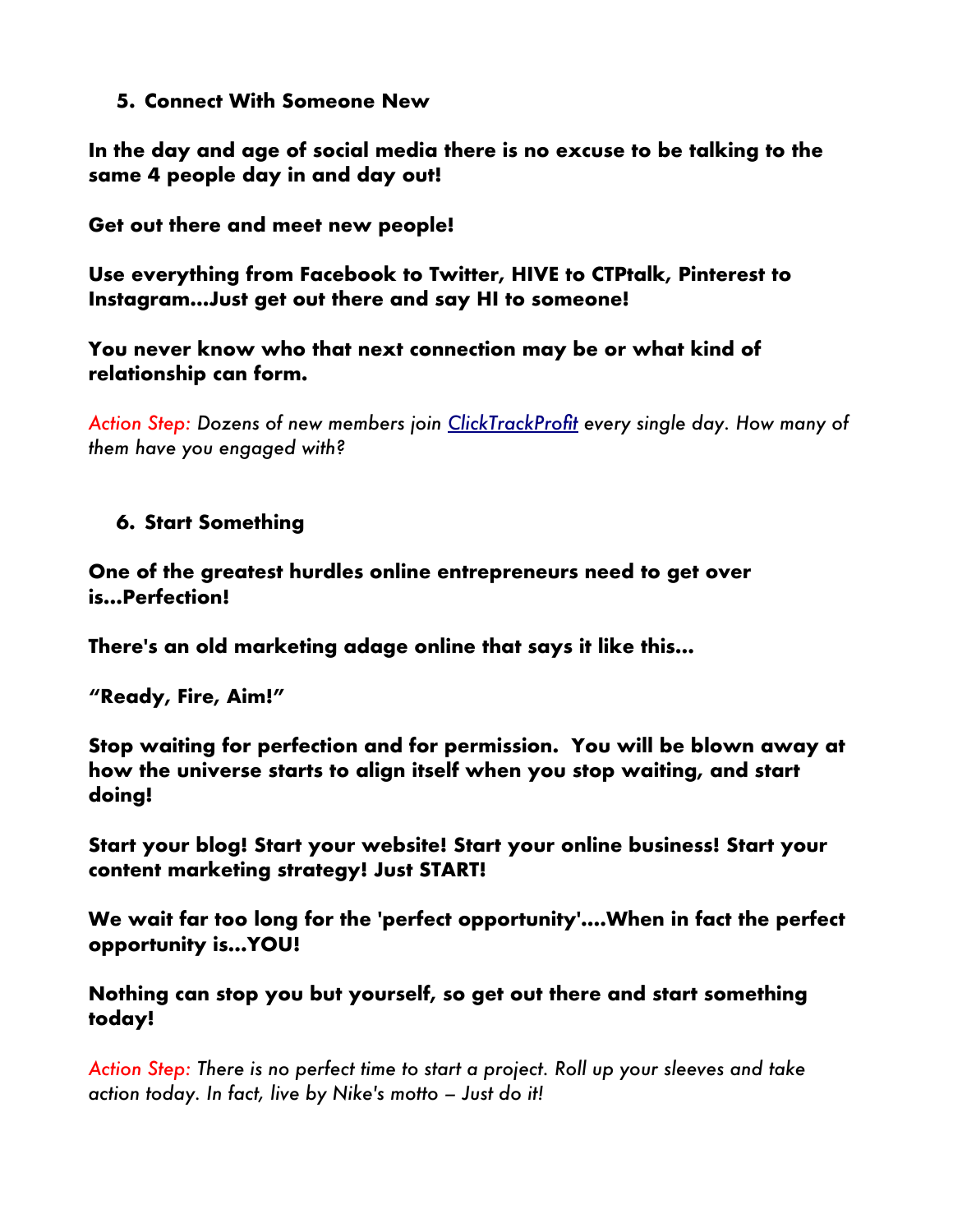### **7. ReTweet, ReBlog or Like A Positive Message Or Quote**

**Going along with the importance of connecting with new people, it's also a good idea to keep in contact with your current network as much as you can.**

**To do that...Add value to their journey!**

**And for us, nothing is more valuable than a word of positivity! Social media is brilliant for this, and when you see something inspirational or helpful to your circle....Share it!**

**They will appreciate it and you are helping to add a little bit more positivity to the world in the process.** 

*Action Step: Be sure to follow community leaders like [Jenn Nieto.](https://www.ctptalk.com/pixiepost) Her social media feeds are fooded with words of encouragement and positivity. Or fnd someone else that has some great words of wisdom and SHARE it with your circle!*

### **8. Comment On or Make A Blog Post**

**We're big fans of blogging! If you need any evidence for it, check out our blogging platform – [CTPtalk.com](https://www.ctptalk.com/@markhodge)**

**And there is a big reason for it!**

**We've been writing blogs since 2003. It literally is responsible for the birth of my business and growth as an entrepreneur.** 

**But do you know what I did before I was a blogger? I made comments. I asked questions on other people's blogs. I was ENGAGING DAILY!**

**If you own a blog – Get writing! That's a no brainer as the most effective form of content marketing, to this day, is still a trusted blog!**

**If you don't own a blog – Get one at [CTPtalk.com](https://www.ctptalk.com/@markhodge) ;) But more importantly, get out there and engage with the community and like minded people in your industry!**

*Action Step: Lead by example! If you want more comments on your blog, go out there and make more comments on other people's blogs!*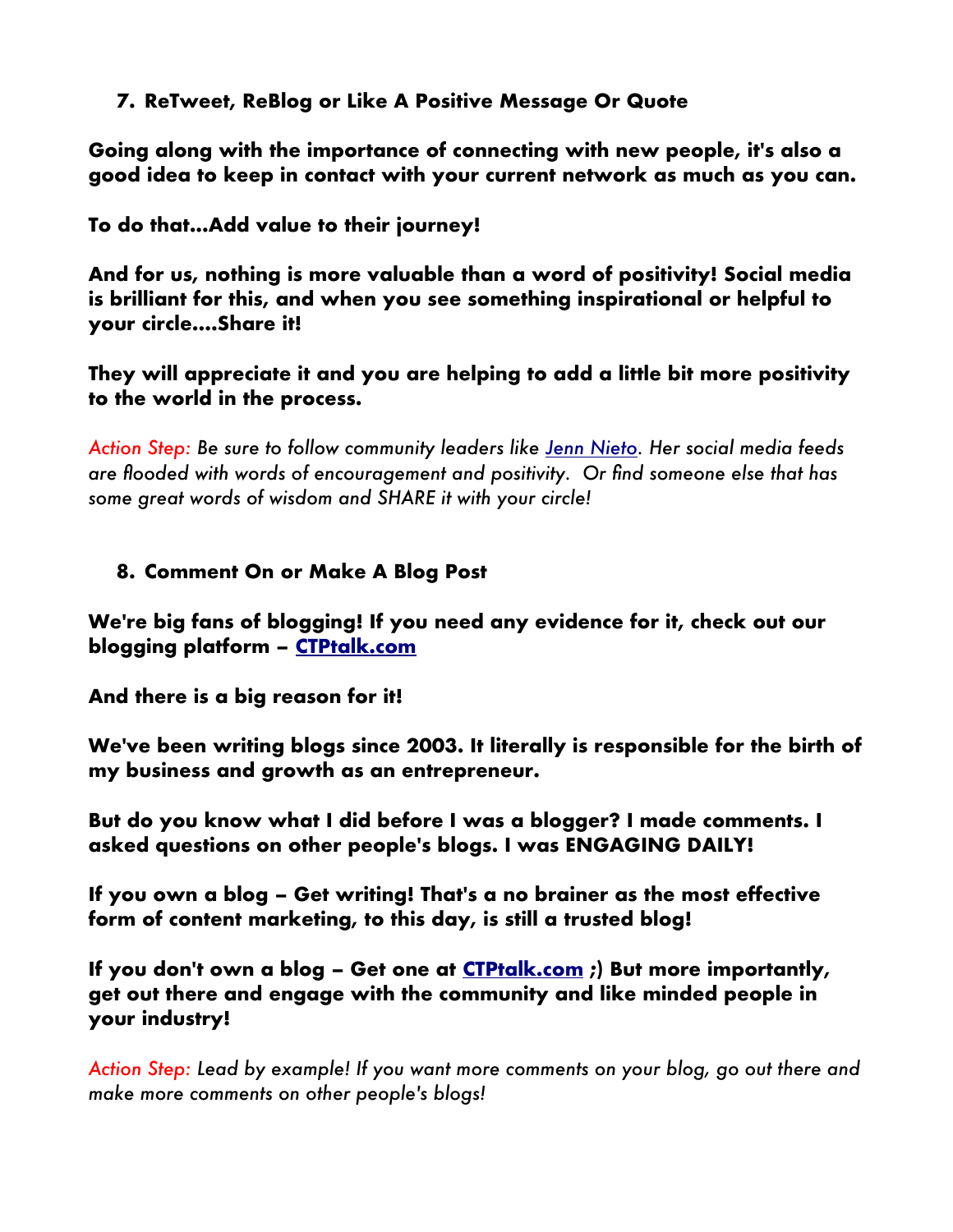#### **9. Host A Live Stream / Podcast**

**Oh boy, now we've done it!**

**Up until now, the action steps have perhaps been in your comfort zone...This habit sure puts a monkey wrench into that huh?**

**But I guarantee you this...NOTHING and I mean NOTHING is more powerful in today's day and age than a live webinar or podcast!**

**Here's the nugget. Yes, it's something you more than likely have never done or are scared to death of attempting. But guess what...99% of the people reading and watching this piece of advice...Won't do it either!**

### **Good!**

**That means it's easier for you to stick out from the crowd. It's fun, it's free and your confdence behind the camera and microphone will grow daily!**

### **Don't wanna do a live stream? No worries, record it and upload to platforms like 3speak, LBRY and / or YouTube!**

*Action Step: This is a big one! This takes a lot of courage and it may not be for everyone. But doing this action step and building it into your arsenal will help separate you from the crowd quicker than anything else!*

# **10. Read A Chapter In A Book**

**I'm a big fan of reading....It's a borderline obsession! And this is a habit that will pay off 10x that of watching re-runs of Seinfeld.**

**It's pretty simple, we're all allocated 24 hours a day (God willing!) That's 1440 minutes...**

**What we choose to allocate those minutes to, determines our future!**

**Wanna watch TV all day or argue about politics on social media? Say hello to 'average' for the rest of your life. That's what every seems to be doing these days...**

**Want to achieve more than you ever dreamed possible? Read a book and**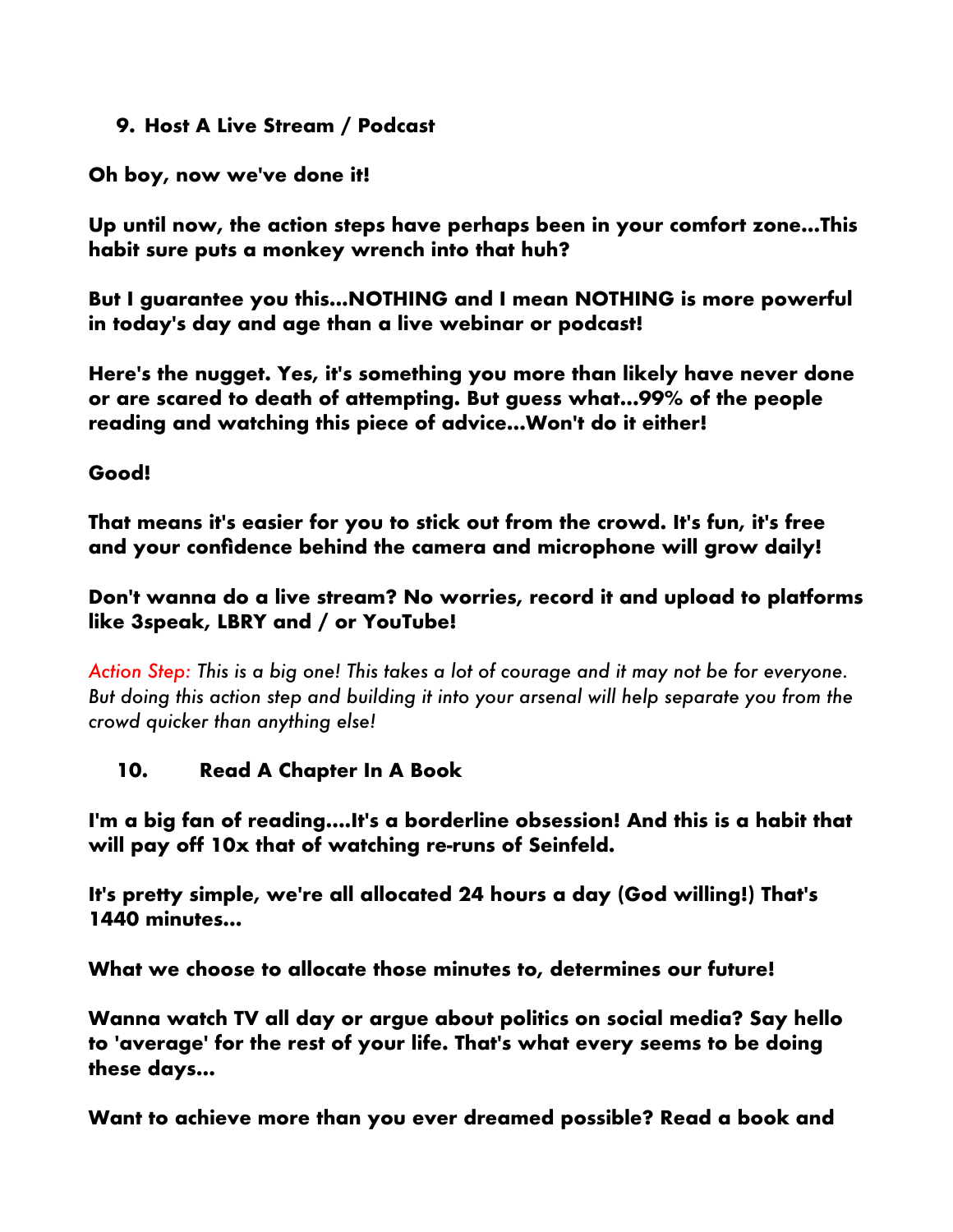### **always be learning something new....**

*Action Step: Go to the local bookstore or your favorite online retailer and pick up a business, personal development or success book. And then commit to 5-10 minutes a day to reading it....*

### **11. Talk To Your Circle!**

**Relationships are your most precious asset when building an online business! So it's very important to be visible with your followers, your inner circle and your associates online....Daily!**

**Engage with them on their social media feeds, on their blogs, and in online chats like [Telegram](https://t.me/joinchat/H0LeUAqPVYF1abiUNcmsCg) and Discord!**

**This builds massive trust and can go a long way!**

**Don't concern yourself too much with trying to cater to every single person online, you'll drive yourself nuts. Focus on 1 or 2 people a day...Engage with them, offer to help, send them a helpful tip or two...Just be there for them!**

*Action Step: Once you fnd that frst connection you are on your way to building a very powerful circle! Be sure to let them you you value their time and want to help out any way you can`...Build the relationships, one person at a time!*

#### **12. Use A Mind Map / Whiteboard**

**Have you been to one of our webinars? What do you notice behind both of us during them...Whiteboards!**

**I use mine to write down ideas and make them visual. It helps me bring ideas to life. Another powerful tool is a mind map. We've used [MindMeister.com](https://www.mindmeister.com/?r=869604) for years, but if you have your white board, you can mind map things out easily...**

**In fact, here's an example of how I used my whiteboard, to develop a quick mind map for the [+1 brand and project.](https://plus1success.com/hodgeinoz)...**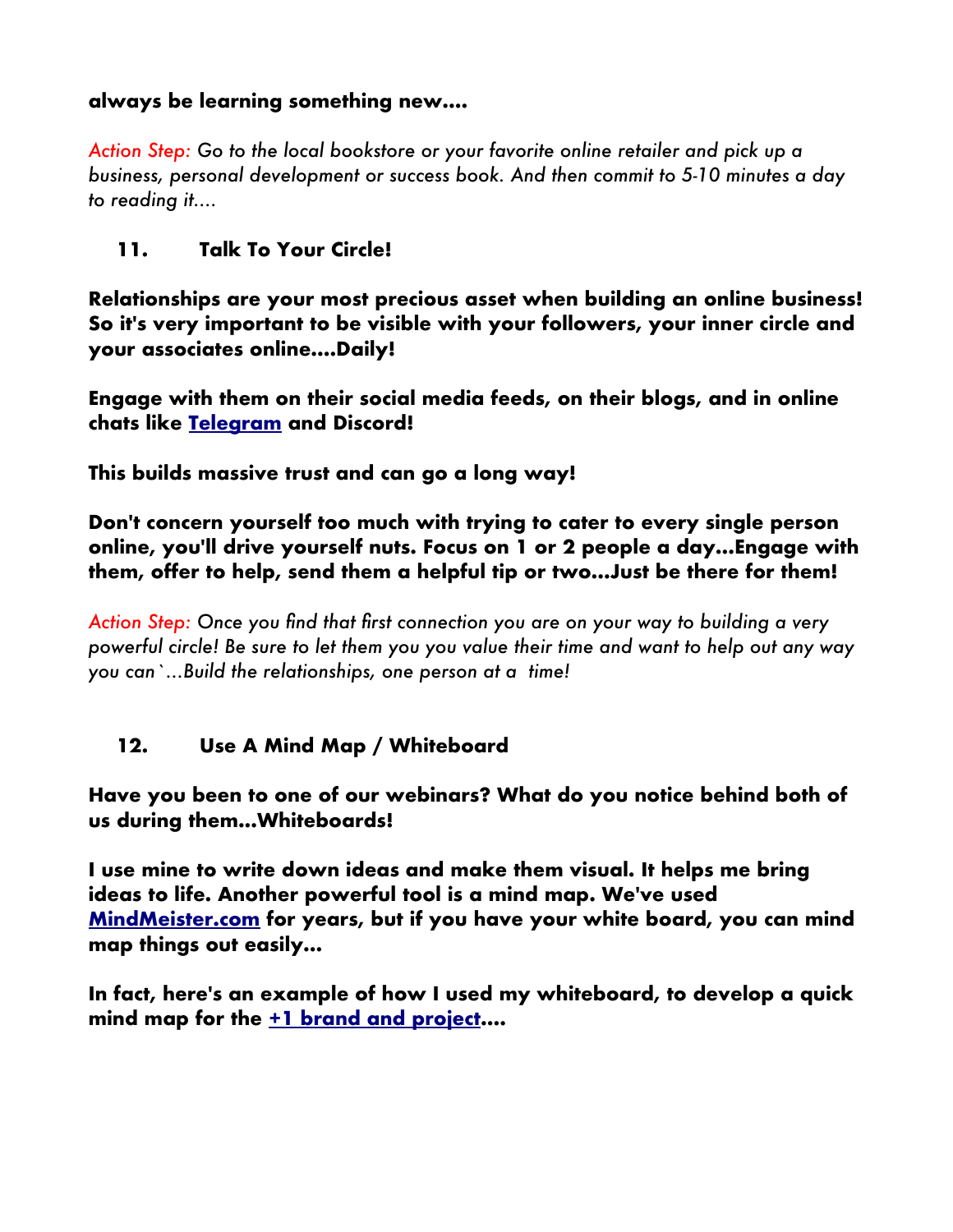

### **Almost every single business we've started online, began on a white board or mind map....**

*Action Step: Don't walk..RUN to your local business supply store and grab a whiteboard. It's one of the most powerful tools you will ever own!*

# **13. Always Remember To Be A Purple Cow!**

**Back in 2003 best selling author Seth Godin wrote what I consider to be the greatest marketing book in history – Purple Cow!**

# **A Purple What?**

**The idea is simple...A regular cow is...Regular. A purple cow is...Remarkable!**

**Sticking out from the crowd is so important and something most people overlook when they are building a business online!** 

**Take a chance and try something completely unique and different each and every day. You don't have to revolutionize the world here, you just wanna get people to remember you!**

#### **Average is boring! And average is what 99% of entrepreneurs settle for...**

*Action Step: Shock and awe!!! One of the most effective campaigns I ever did was the 'Jon Olson Sucks' campaign. I got massive email open rates, banner and ad click through rates never before seen...Because it stuck out and was...Remarkable!*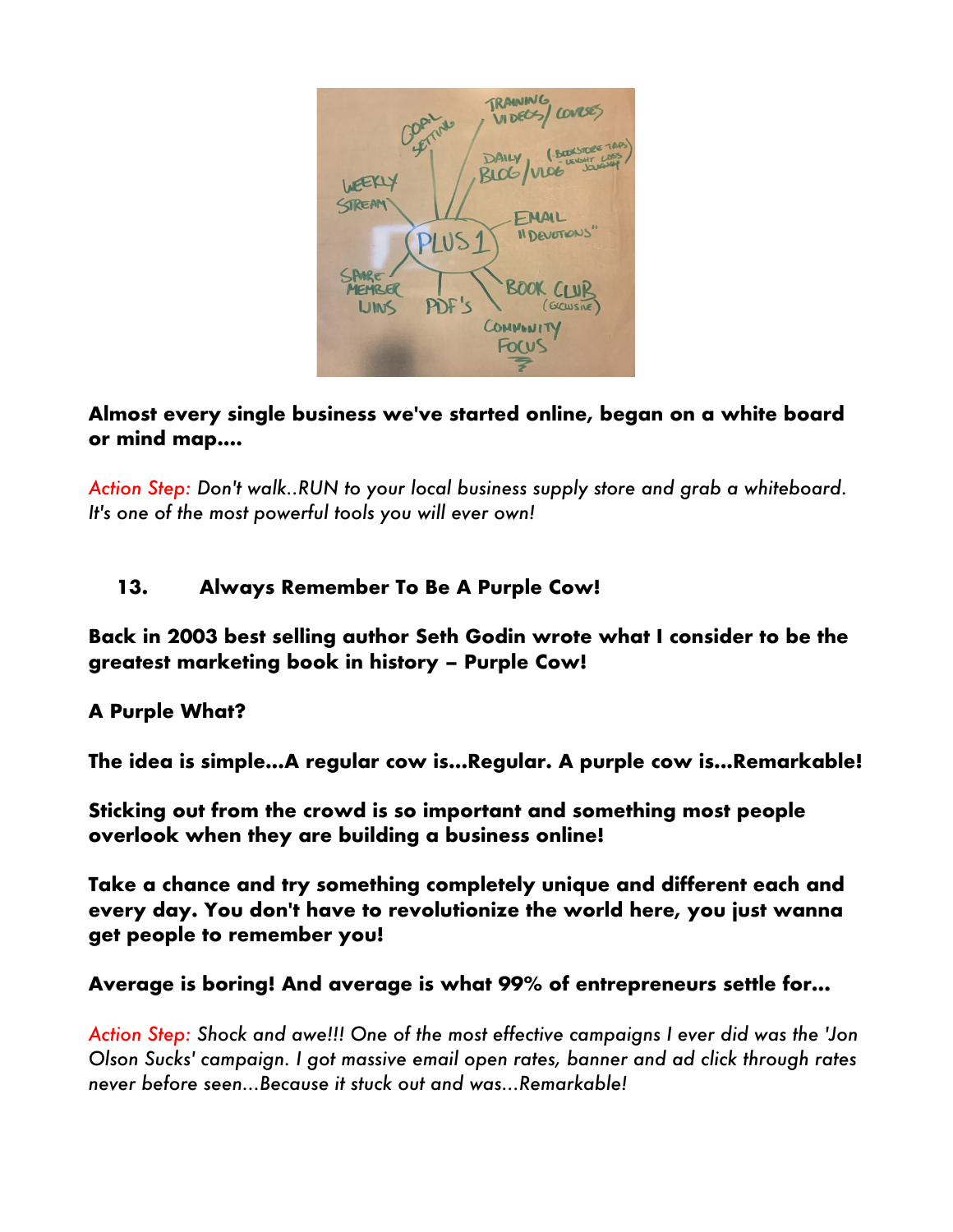#### **14. A Random Act Of Kindness**

**Something we love doing at our weekly webinars is giving away prizes and random gifts to our attendees and members.** 

**We never have a set plan for what we will give out and how much..We just do it!**

**Some of the coolest features of online business these days is the 'tipping' economy. And you can tip through so many different avenues.** 

**Through [HIVE](https://hiveonboard.com/create-account?ref=markhodge) (via Peakd.com), through BAT and the [Brave Browser,](https://brave.com/?ref=zyc937) via [LBRY,](https://lbry.tv/$/invite/@markhodgettsim) heck you can even support people on Patreon with tips...**

# **Pay it forward goes a LONG way in this business...People remember those that supported them. Not only is it a smart move, it feels awesome to do it!**

*Action Step: Do something nice for someone and send them a tip! We recommend tipping through Peakd.com (HIVE), LBRY tips and of course, the Brave Browser with BAT!*

# **15. Write Down Your 3 Goals For The Day**

**This is a massive habit to embrace! It could be one of the most important ones in the [whole +1 book.](https://plus1success.com/hodgeinoz)...**

**Every day, use your whiteboard or journal and write down 3 things you want to accomplish for the day. Take action on those 3 things and work until they are completed.**

**Write an email, write a blog post, network with your circle...Simple things like that.**

**But now add them up....**

**27 goals achieved in a week! 90 in a month! And in a year 1095 goals...Achieved!**

**How far do you think you will have progressed in a calendar year after working on 3 goals daily....?**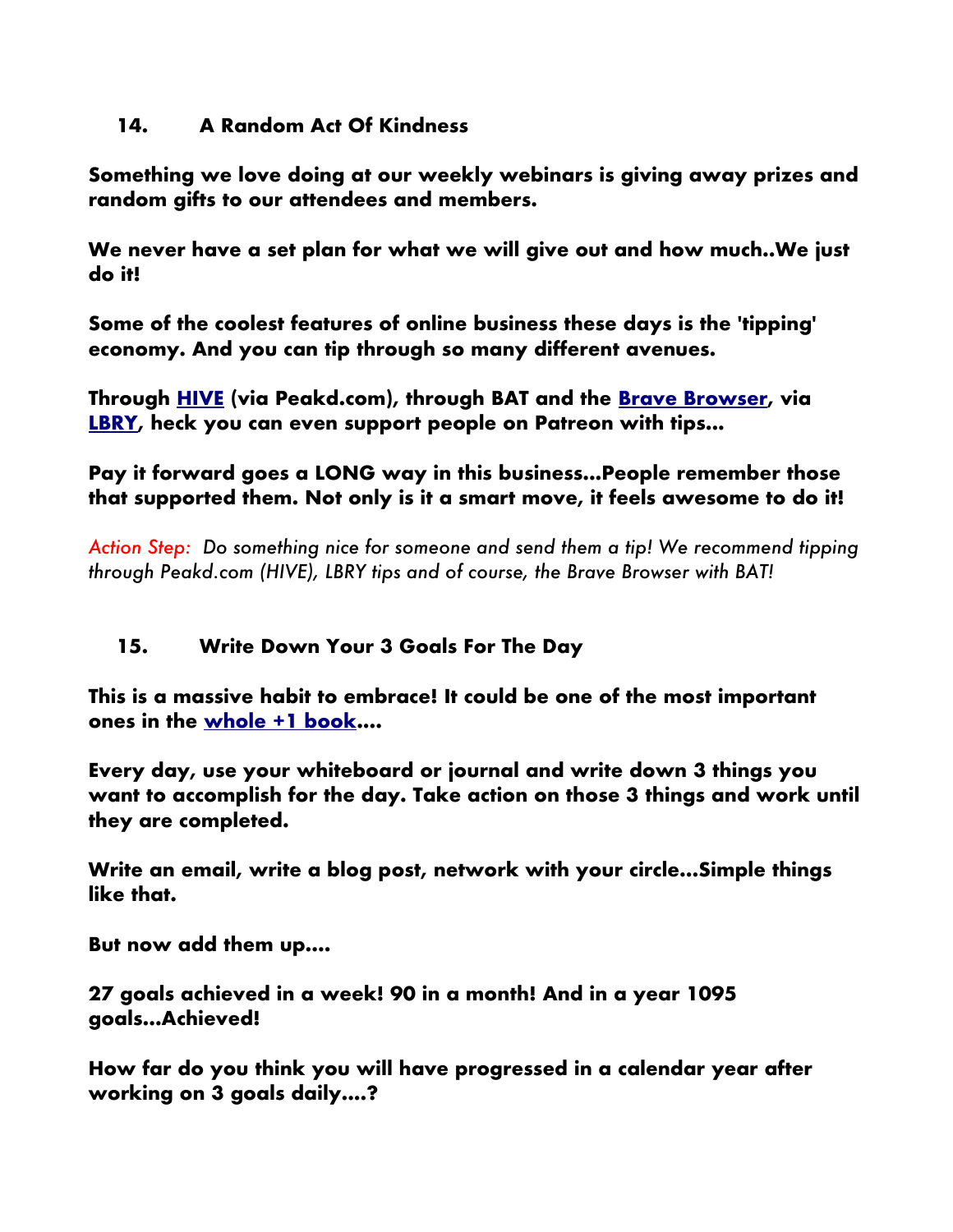# **Don't skip this step....It's HUGE!**

*Action Step: This could be one of the most important steps in +1! Using that whiteboard you got in Habit #12, write down 3 goals you want to achieve today...And then work until they are completed. Do that every day for a year...And prepare to be amazed!*

### **16. If You Are Comfortable, Get Uncomfortable**

**It's simple really, your best ideas, your greatest achievements, and your most remarkable victories will all be found outside of your comfort zone!**

**It's where success is found! Anytime you feel that something isn't within your reach or that you cannot hit that home run...Take a swing!**

**You may miss, actually it's guaranteed you will a few times...but keep swinging. It's uncomfortable because it's supposed to be! This is proof that you are growing!**

*Action Step: Nothing will hurt your growth more than being 'comfortable'! Stop being settling for average and shift your mindset into looking for discomfort...That will let you know, that you are growing as a person and an entrepreneur!*

# **17.** People First, Profits Second

**We've been screaming this for years and years...When you focus less on the bottom line and more about the people in your circle...Your income seems to go up!**

**This seems foreign in the day and age of what's in it for me and take, take, take!**

**However putting your people frst and team above everything else, is always the best strategy for long term growth and success.** 

**You have to be genuine! You can't say 'Oh I care about people...' when all you are trying to do is sell them something. In today's day and age, they can smell a snake oil salesman a mile away!**

**That doesn't mean you shouldn't try to 'sell', but do it for the beneft of the person that you are selling it to. Make sure THEY beneft frst, and not just**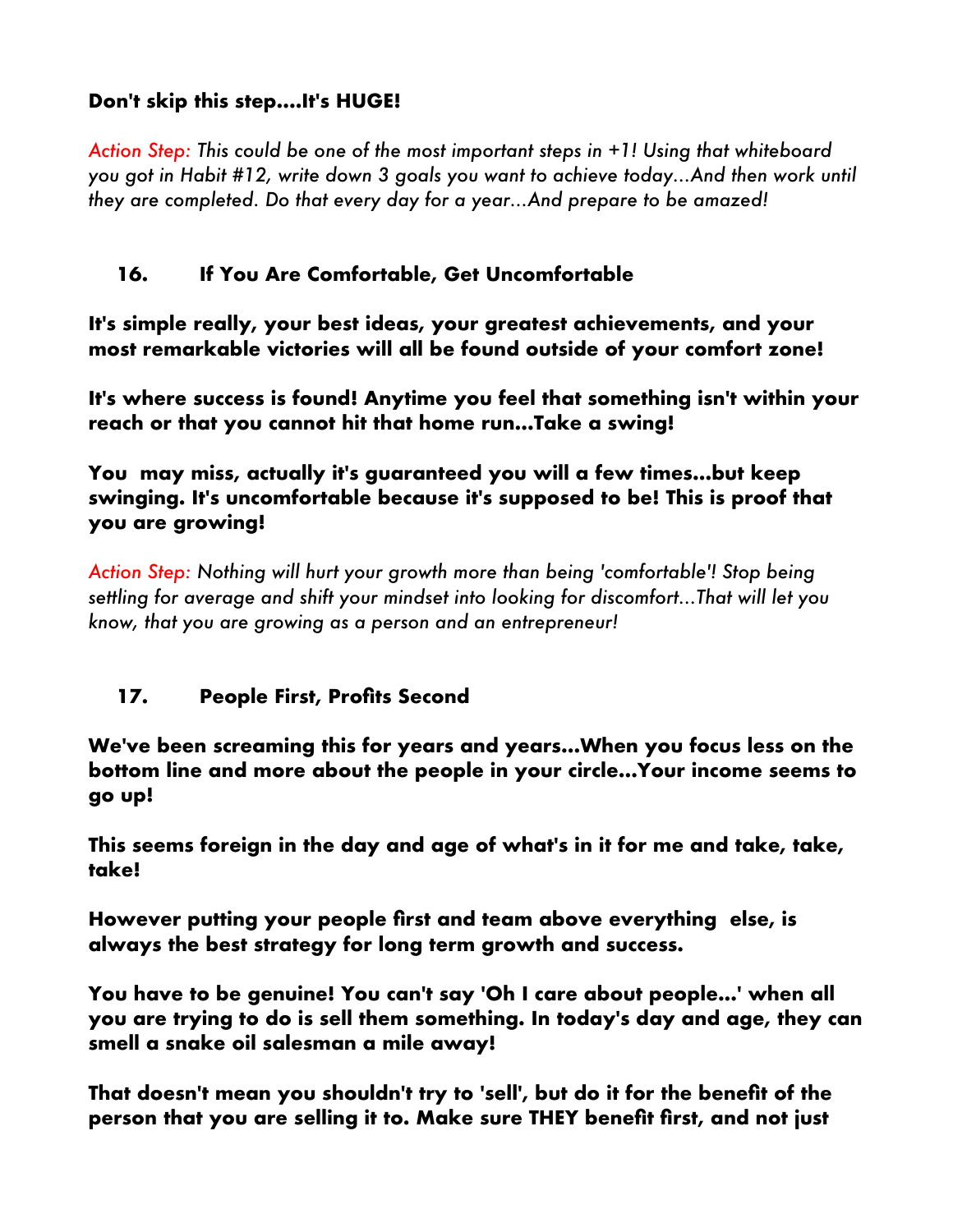### **your commission check!**

### When we stopped trying to 'sell' and started putting people first...Income **went through the roof...This is the result is actually caring about what you sell and who you sell it to!**

*Action Step: How can you let people know that you are invested in their success? Simple! Before the sales, the referring, the marketing...Put them frst! Be there for them, every step of the way. A sale doesn't end when money is transferred, it's actually only begun!*

# **18. Be Very Very Visible!**

**We live in a social world online! So there is no excuse to be sitting back in the shadows. Be out there! Be visible across all platforms or as many as you like.** 

**Here's what this does, not only do you start to build trust with potential clients and customers...You build a 'top of mind' brand!**

**The more people think about your niche, or business, they'll think about you!**

**There's a reason why there are thousands of soda brands around the world, but there's only one Coca Cola....**

*Action Step: Putting your picture and name up on your website is the minimum! Try sticking a welcome video up, create video blog posts or lead capture pages with your video on it!*

#### **19. Wake Up 30 Minutes Earlier**

**I have no time!**

**That's a common excuse for people that seem to fail a lot online!**

**Here's the thing, we each have 1440 minutes a day...Not a second more!**

**What we choose to do with those precious minutes are up to us. So if you want an extra 30 minutes to work on your business or personal growth...You need to allocate those minutes!**

**Where can you get those extra minutes? Why not wake up 30 minutes earlier today?**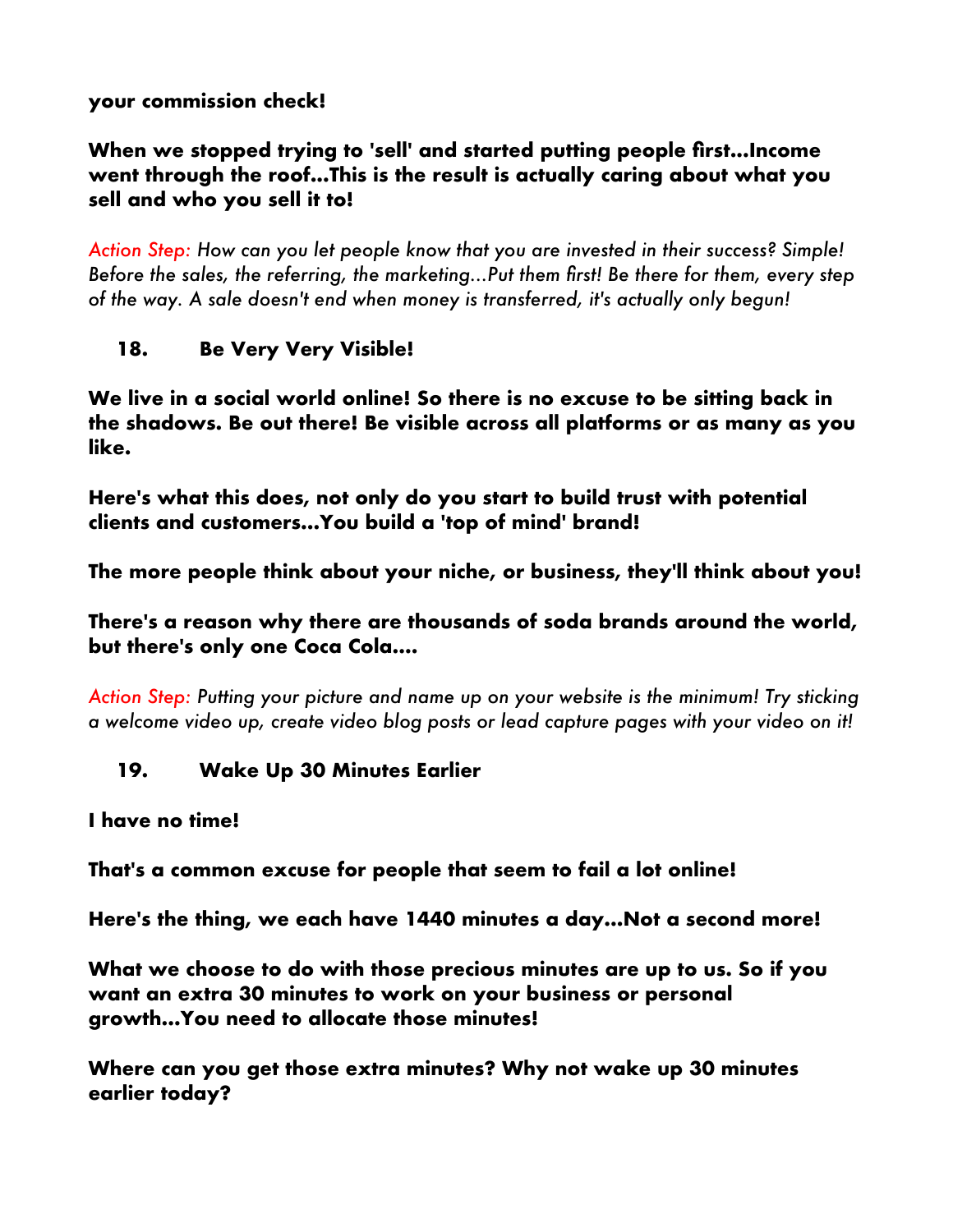#### **Don't start your day at 8am, start it at 7:30....And be blown away at what you can achieve when you focus your time on those extra 30 minutes!**

*Action Step: Use those extra 30 minutes to read a chapter in a book. Work on your emails. Develop some communication with your circle. Or even go for a jog....Remember, we each have 1440 minutes! What we choose to do with them determines our future!*

#### **20. Be Authentic**

**Similar to the habit of putting people frst, here's something that's not only a good business decision but a great way to live your life no matter what you choose to do....**

**People are wise to the game! No matter what kind of wool you try to pull over their eyes, they can see a fake!**

**When you are authentic, when you actually CARE...People notice!**

### **Everyday, do something from your heart and for the right reasons. It'll help you in so many aspects of your life, business and personal!**

*Action Step: Something we do at [ClickTrackProft](https://clicktrackprofit.com/hodgetts) is send personal thank you notes to random customers and members. These are hand written and always from the heart. And people appreciate it! That's a technique you can do right now for your members and circle...Say thanks to them, in a unique way!*

# **21. Attend A Live Event Or Webinar**

**Story time....**

**Back in 2005, I was starting to get my business off the ground. I decided to drive through 3 snow storms and 2 countries to get to my frst offine event!**

**With barely any money in my pocket and deep into credit card debt I started out on my journey.**

**Was it worth it?**

**After the event, the people I met and advice I got helped turn a failing**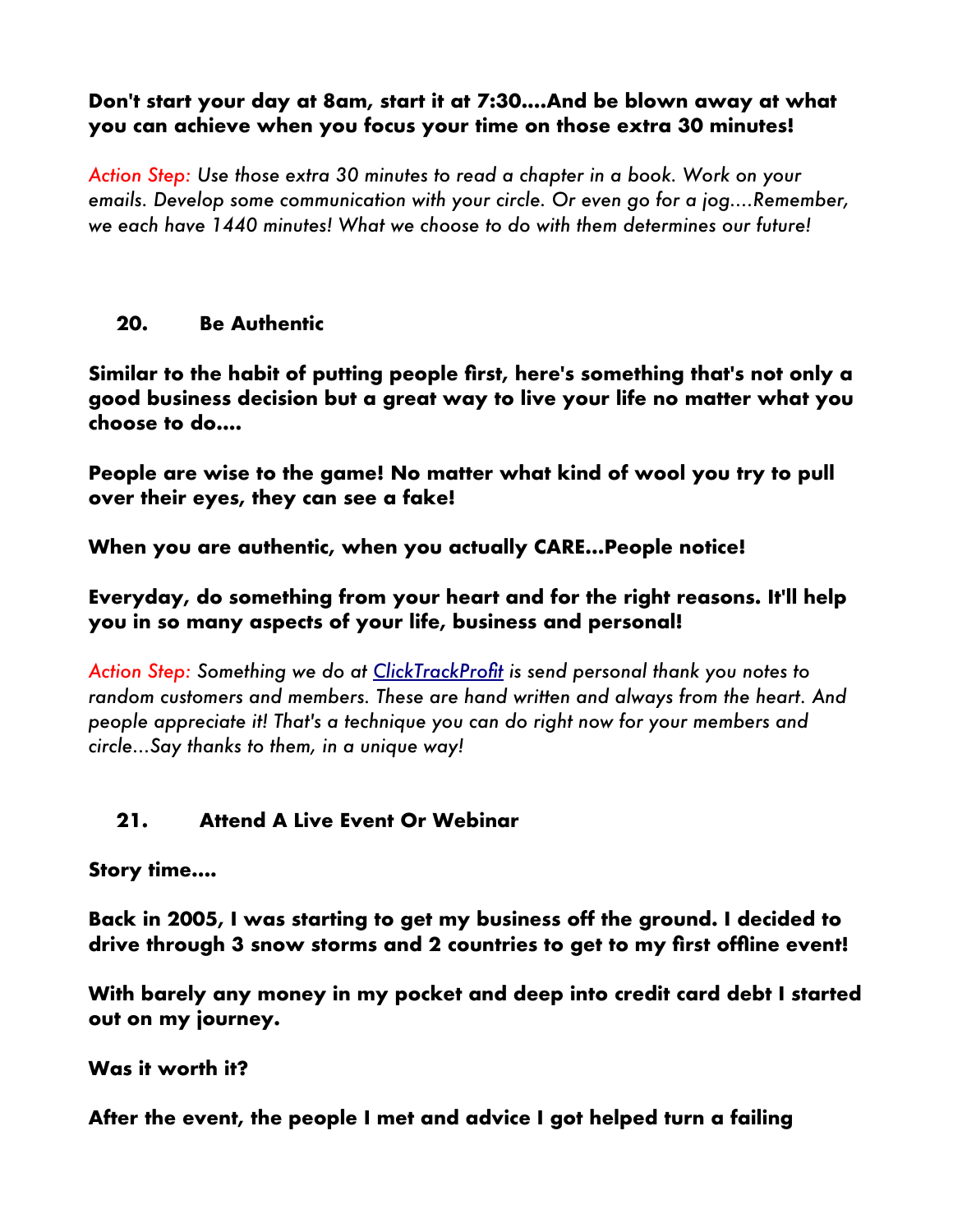**website into a 6 fgure enterprise over the next few months.**

**You bet it was worth it!**

**Maybe you won't need to drive through snow storms and border crossings to get to a live event...You can fnd an awesome online event and attend that!**

**Each of these webinars and live events are packed with life changing information and training...Do yourself a favor, make this a habit!**

*Action Step: Find a local offine marketing or networking event and attend it! If not offine, just pop by our webinars every Monday and Thursday nights :)*

# **22. Write Down The Ideas The Second They 'POP' Up!**

**Another amazing tool I have in my arsenal is my Moleskine journal. And it's always beside my desk or on my night stand...Here's why!**

**I read a lot. And I'm always coming up with crazy ideas that I think might have some legs...**

**And I know, that if don't write down the idea or lesson I learned, I won't remember it!**

**You may think you will remember it...But I guarantee you, you won't. Write the ideas or thougths down NOW!**

**You can use Evernote if you want to quickly write them down on your phone and than transfer them to your journal, that's what I do when I'm out and about...**

**Do this and you'll be amazed when you look back at the ideas you came up with and forgot about!**

*Action Step: Get into the habit of writing down what you learn and the ideas you come up...Your future self will thank you!!!*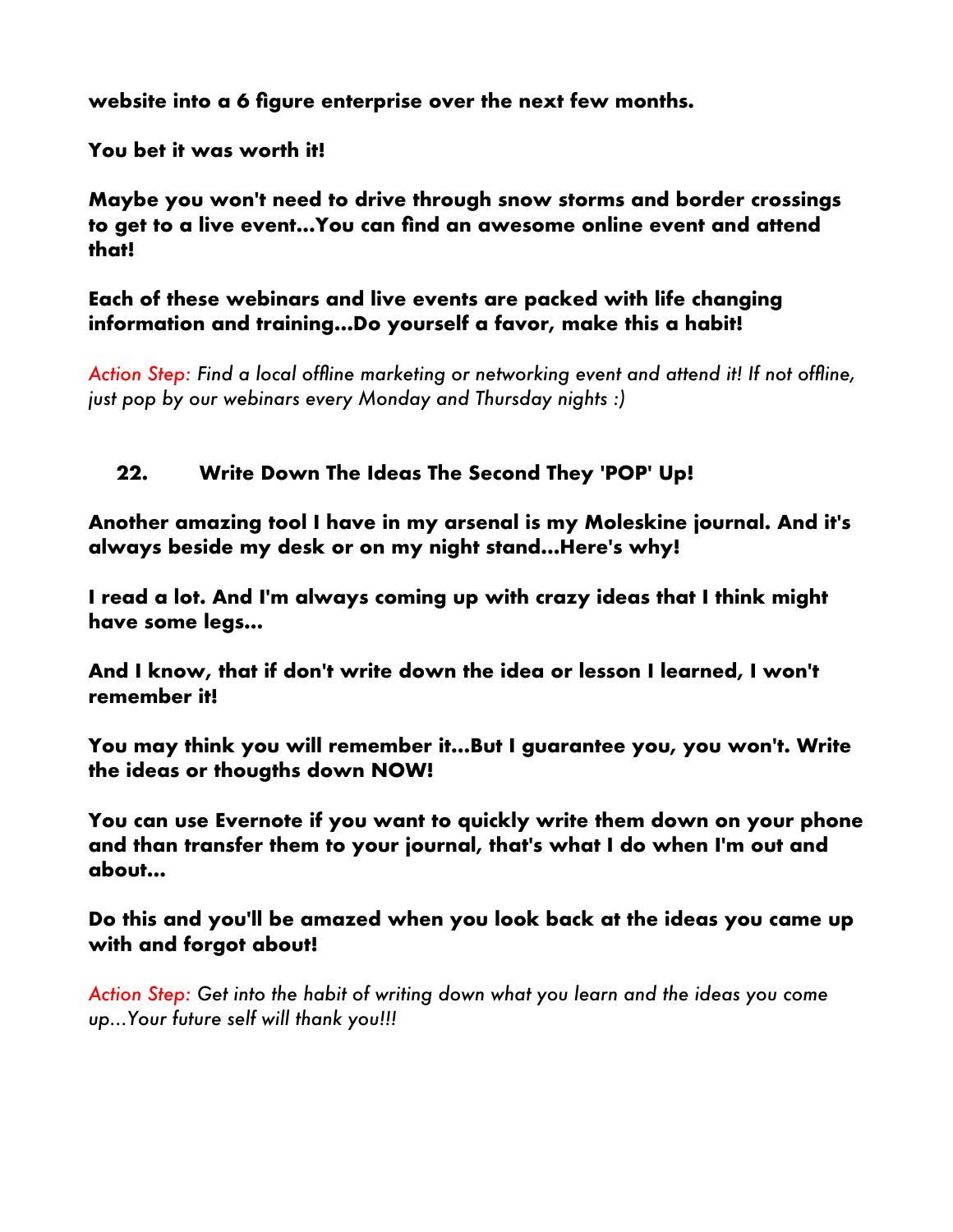#### **23. Work On Your S.M.A.R.T. Goals**

**Specifc Measurable Attainable Relevant Timely**

**You hear this acronym pop up in numerous personal development and success books..And for good reason!**

**It's a great way to plan both short term and long term goals. And here's how you can start using them right now in your journey...**

**Be specifc! Learn how to measure them. Are they attainable? Are the goals relevant to your journey? And can you reach them in a set amount of time?**

*Action Step: Write down your SMART goals in your Moleskine or journal. Review them daily and weekly and you'll be amazed at how they begin to guide your actions daily!*

#### **24. Learn New Skills**

**Take a look at our family of products and websites..[.ClickTrackProft,](https://clicktrackprofit.com/hodgetts) [StartEarning.Today,](https://startearning.today/hodgetts) [ListNerds](https://listnerds.com/?ref=profitsentinel) and now Plus1Success...Every single one of them has been custom coded!**

**By a guy who didn't know how to code only a few short years ago...**

**Yup Blain literally, taught himself how to code and become a programmer!**

**This is the lesson in today's habit. Not that you should start to become a programmer lol Because I know I couldn't do that lol But to DEVELOP new skills!**

**The world is changing and what you were a master of last year, might not be relevant today....So you MUST always be learning new things and developing new skills!**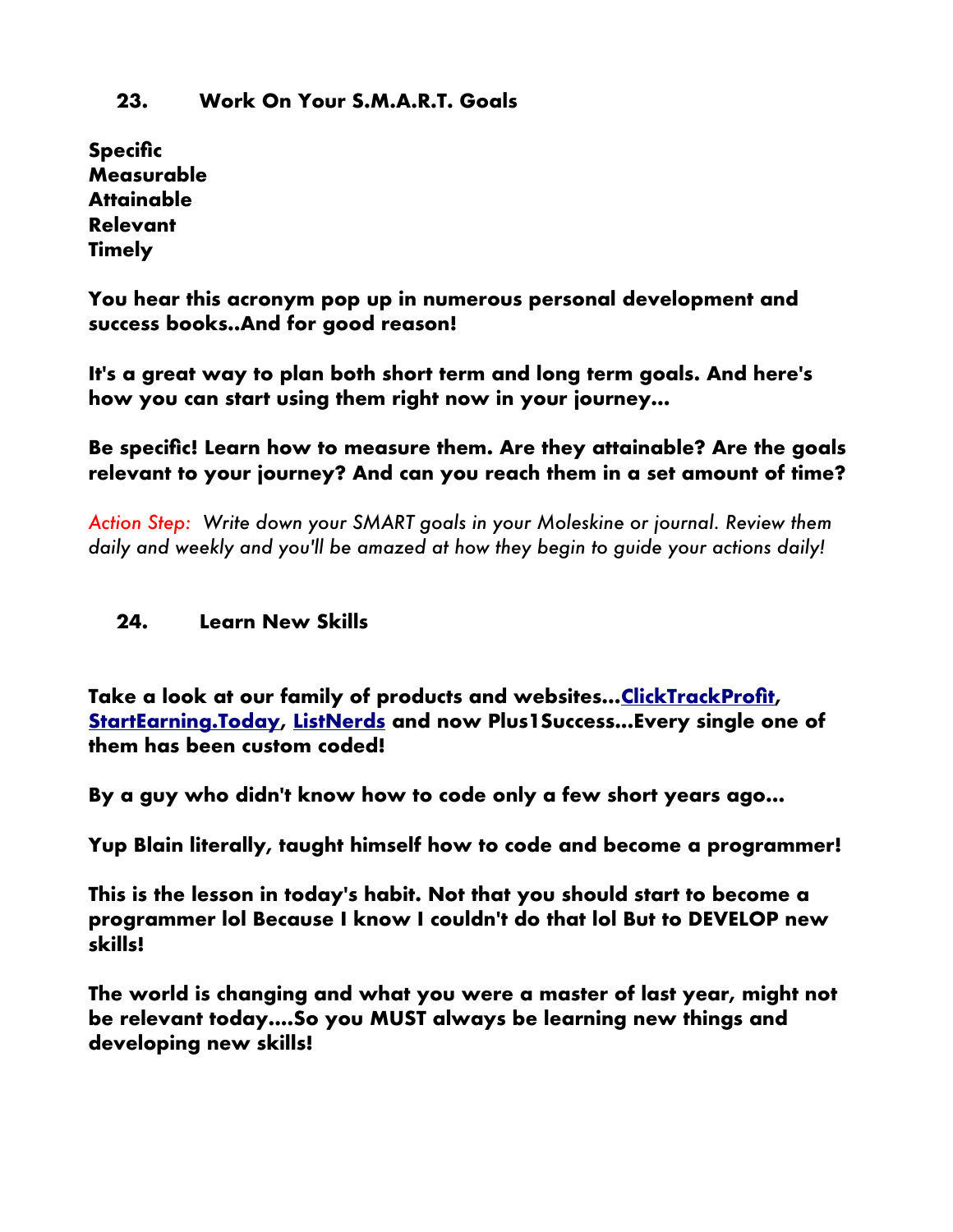*Action Step: Even if you have no desire to become a full time programmer, it's a good idea to learn some basic code so you dont need to rely on anyone if your website has a hiccup. Check out [CodeAcademy.com](https://www.codeacademy.com/) for free lessons on basic programming languages :)*

# **25. Think Better Thoughts**

**James Allen's classic As A Man Thinketh should be required reading in high schools around the world! This book highlights how important our thoughts our to our realities.**

**What you put into your mind, every day, is what determines the actions you take daily and ultimately your future.**

**So what are you flling your mind with?**

**CNN or FOX news? Political rants on Facebook? Drama and soap operas on TV?**

**As one of my favorite authors of all time, Brian Tracy, says regularly..."You are what you think of, most of the time!"**

**Fill your mind with amazing books, great thougths, awesome training and watch your life change instantly!**

*Action Step: You don't even need to buy 'As A Man Thinketh', [it's available here](https://www.youtube.com/watch?v=iEq0dMu9vpk) on audio! Be sure to listen to it...Monthly!*

#### **26. Read, Listen, Watch, Dream, Write, Plan, Execute, Speak, Do**

**Whoa, that's a mouthful! But this is a fantastic formula when you break it down...**

**You need to progress from learning to actually DOING! And each of these steps helps you get there.**

**There is no better teacher than experience and arming yourself with the right education and training will set you up for massive success!**

*Action Step: The critical part of this formula is...The 'DO'! If you read something, put it into real world practice!*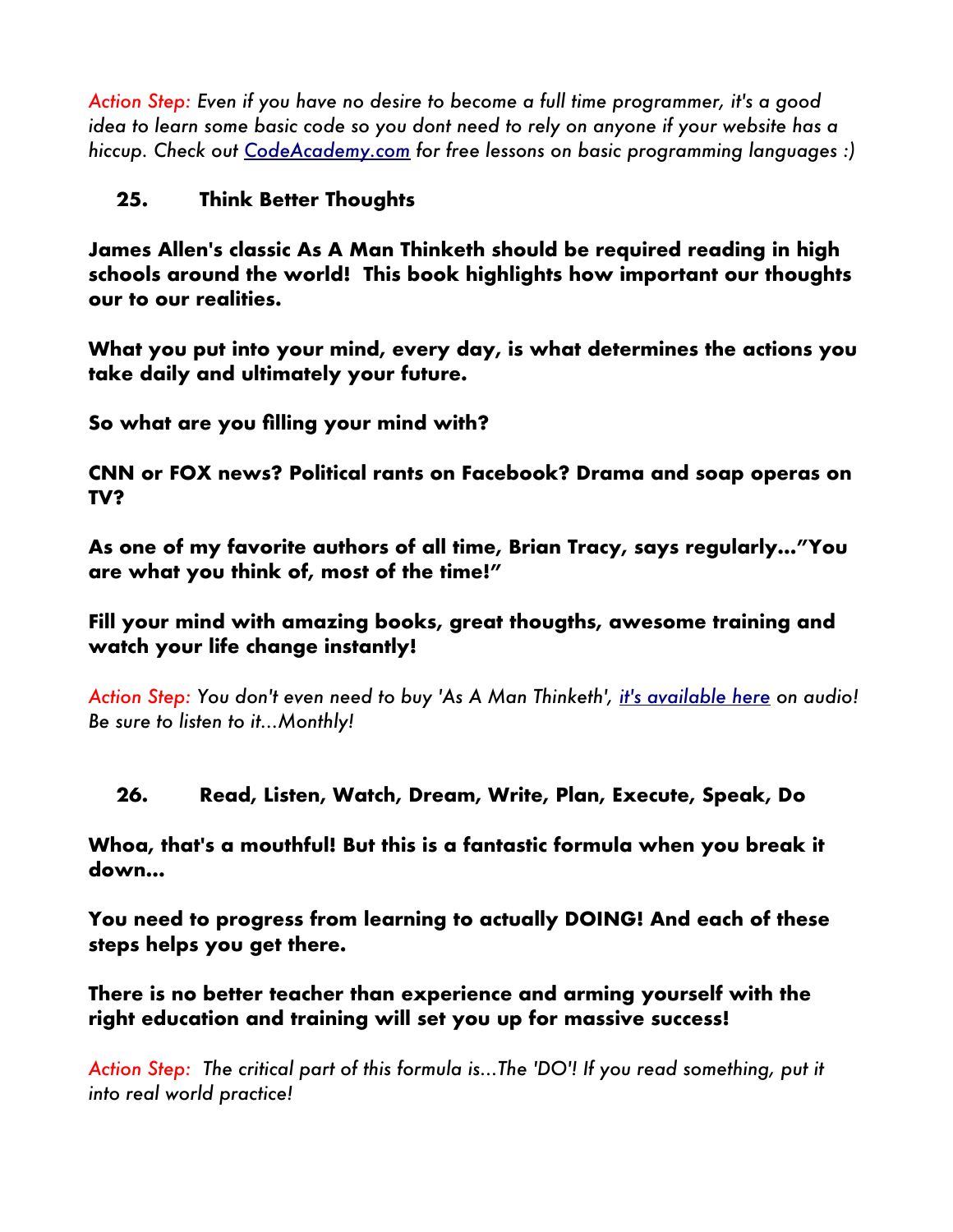#### **27. Thank Someone Who Helped You. And Be Helped!**

**Nothing is more amazing than receiving and giving thanks! If someone took the time to work with you, help you or give you a hand...Just say thanks!**

**Seems simple enough right?**

**Yet it's not as common as you would think!**

**What's even less common?**

**Putting yourself out there to BE HELPED! Whether it's ego or something else, pride maybe, people just don't wanna ask for help even though they need it.**

**Don't be that' guy or gal....Ask for help! And then make sure you thank people daily...**

*Action Step: Be humble! Not only is it the right thing to do and thank people, but guess what...You don't know it all! There is no shame in asking for some help!*

# **28. Ask Questions**

**For the frst 3 years I was trying to build an online business, I was a sponge! I soaked everything up that I could...People used to call me a pest because I was there, every day in online forums...Asking questions!**

**No matter how silly the question may have been...I was there...Asking it!**

**And nothing shows your ability to be coached and a willingness to learn more than..Asking questions!**

*Action Step: Go to [CTPtalk.com](https://www.ctptalk.com/@markhodge) or [The CTP Telegram group](https://t.me/joinchat/H0LeUAqPVYF1abiUNcmsCg) and...You guessed it...Ask questions!You never know what you may learn and who you may meet!*

# **29. Nothing Beats Passion. Embrace It!**

**It's the great divider! It's what separates the slot machine marketers (pulling the handle trying to strike it rich) from those dedicated to success!**

**We get dozens of people come to our webinars each and every week. And**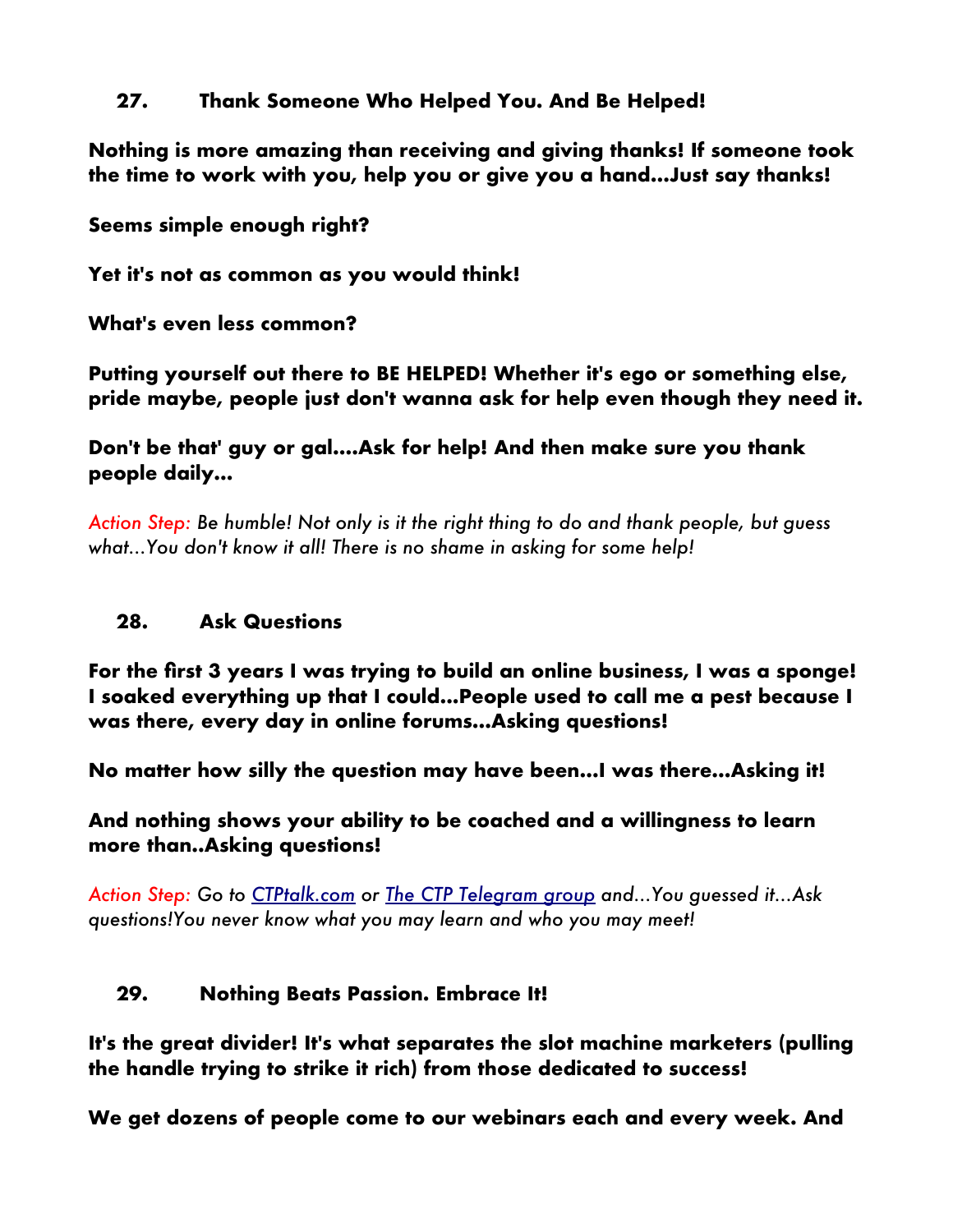**it's not because we're putting out life changing information.** 

**They come because of the passion we both have for our business and community. We love this stuff and love being around action takers like you!**

**Passion attracts people! It never fails!**

**Make sure you fall in love with what you do, each and every day and show the world your passion for your business!**

*Action Step: Discover what you LOVE to talk about, read about, and write about! Your passion will become the fuel you need to succeed long term. If you don't love what you do, the passion won't be there. And only you can fnd out what your passion is!*

### **30. Keep A Journal. Read It Every Day!**

**Going back to our trusted Moleskine, not only do I write in it everyday...I reread what I've written down daily, weekly, monthly and yearly!**

**It's amazing to see what you wrote down in March when it's the middle of August. That idea may not have been ready to be put into action then, but now it is!**

**Journaling is so important to your success, but so is re-reading what you write in it every day!**

*Action Step: Take out your journal and look back at what you've written down throughout your [+1 journey!](https://plus1success.com/hodgeinoz) What ideas can you put into action today?*

**Wow!**

**Congratulations!**

**You've made it through 30 days of actionable, life changing habits!**

**So now what?**

# **Keep going!**

**Over the next month, work on these habits to build them into your daily**